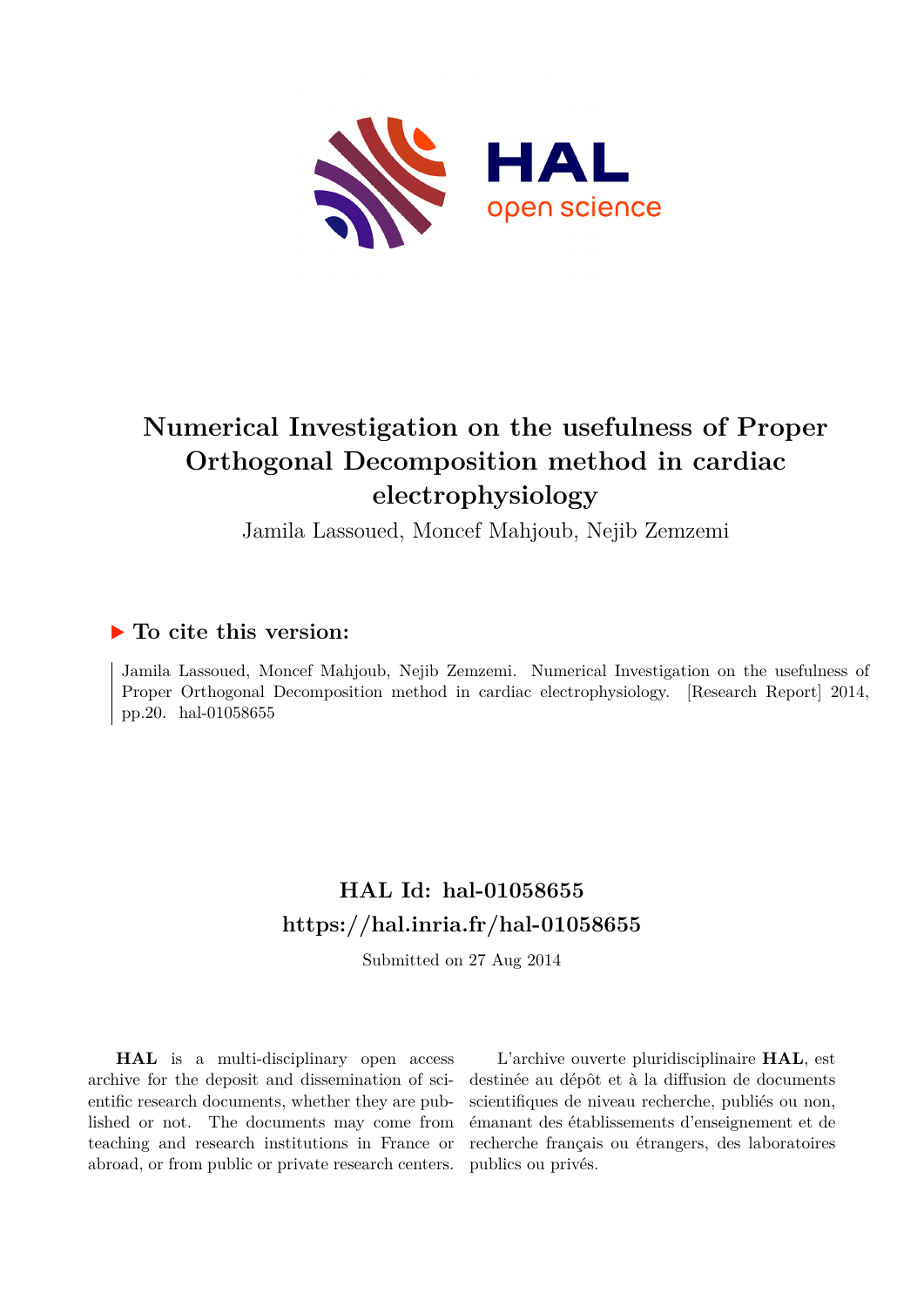<span id="page-1-0"></span>

# Numerical Investigation in the usefulness of Proper Orthogonal Decomposition method in cardiac electrophysiology

Lassoued Jamila, Zemzemi nejib

**RESEARCH** REPORT N° 7003 september 2013 Project-Teams Carmen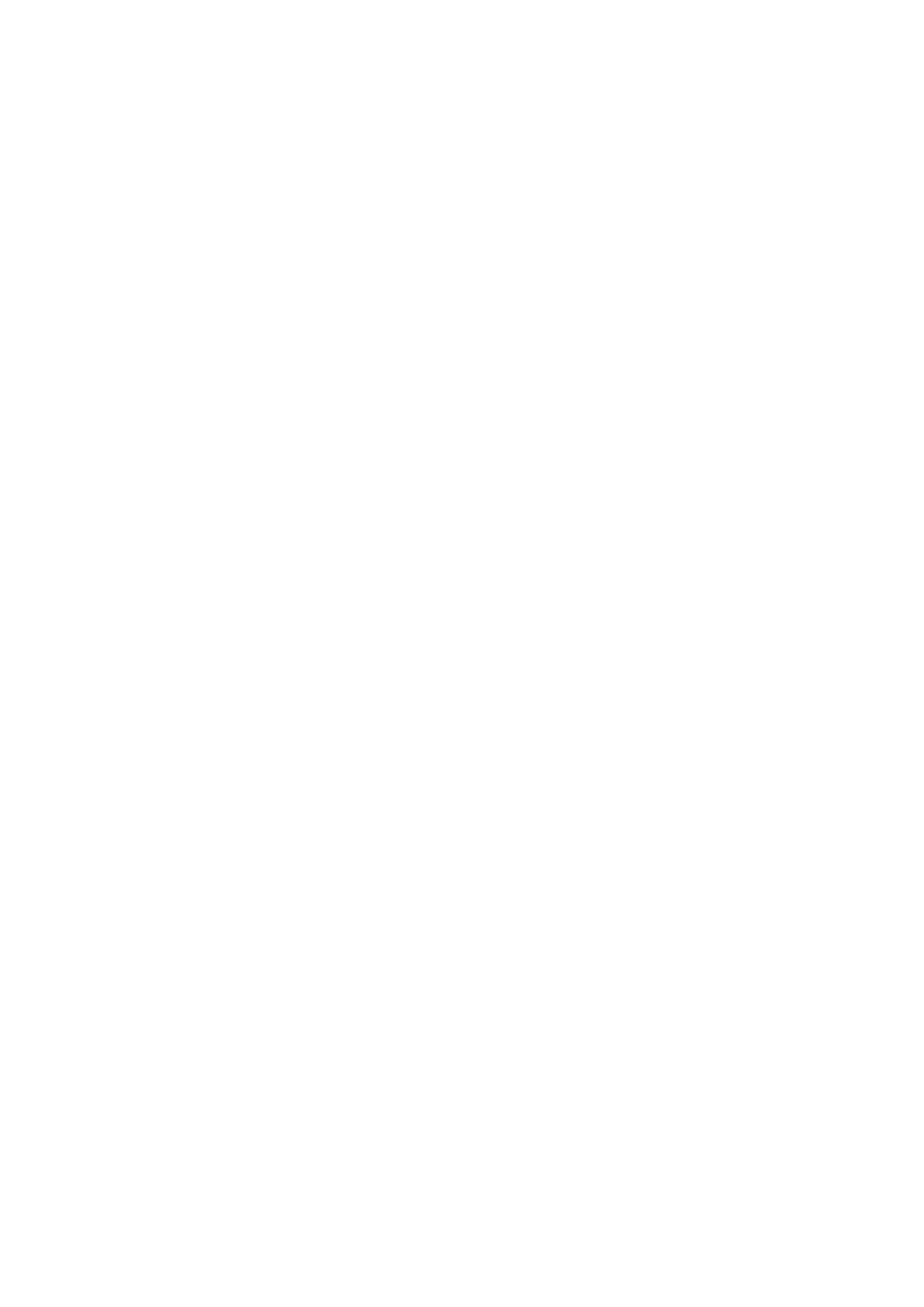

# **Numerical Investigation in the usefulness of Proper Orthogonal Decomposition method in cardiac electrophysiology**

Lassoued Jamila[∗](#page-1-0) , Zemzemi nejib[†](#page-1-0)

Project-Teams Carmen

Research Report n° 7003 — september 2013 — [17](#page-20-0) pages

**Abstract:** Numerical simulation of cardiac electrophysiology is very time consuming. Reduced order method have been recently used in different fields including cardiac electrophysiology. In this paper we use a reduced order method based on the proper orthogonal decomposition (POD), and we propose to evaluate the accuracy of this method while changing different parameters in the model. To describe the propagation of the action potential in the myocardium, we use the monodomain model which is a reaction diffusion PDE system coupled to a dynamic system of ODEs representing the time evolution of the electrophysiology in the cell membrane. We build the reduced order model using a set of parameters, afterwards, we evaluate the accuracy of the reduced model while changing the parameters of the model. We numerically analyze the sensitivity of the reduced order method to the model parameters including the change of the whole ionic model.

**Key-words:** monodomain model, reduced order method, POD, mitchell schaeffer model, ionic parameters.

<sup>†</sup> INRIA Bordeaux Sud-Ouest, nejib.zemzemi@inria.fr



200 avenue de la Vieille Tour 33405 Talence Cedex

<sup>∗</sup> University of Tunis El Manar, *LAMSIN* − *ENIT*, lassoued.jamila@gmail.com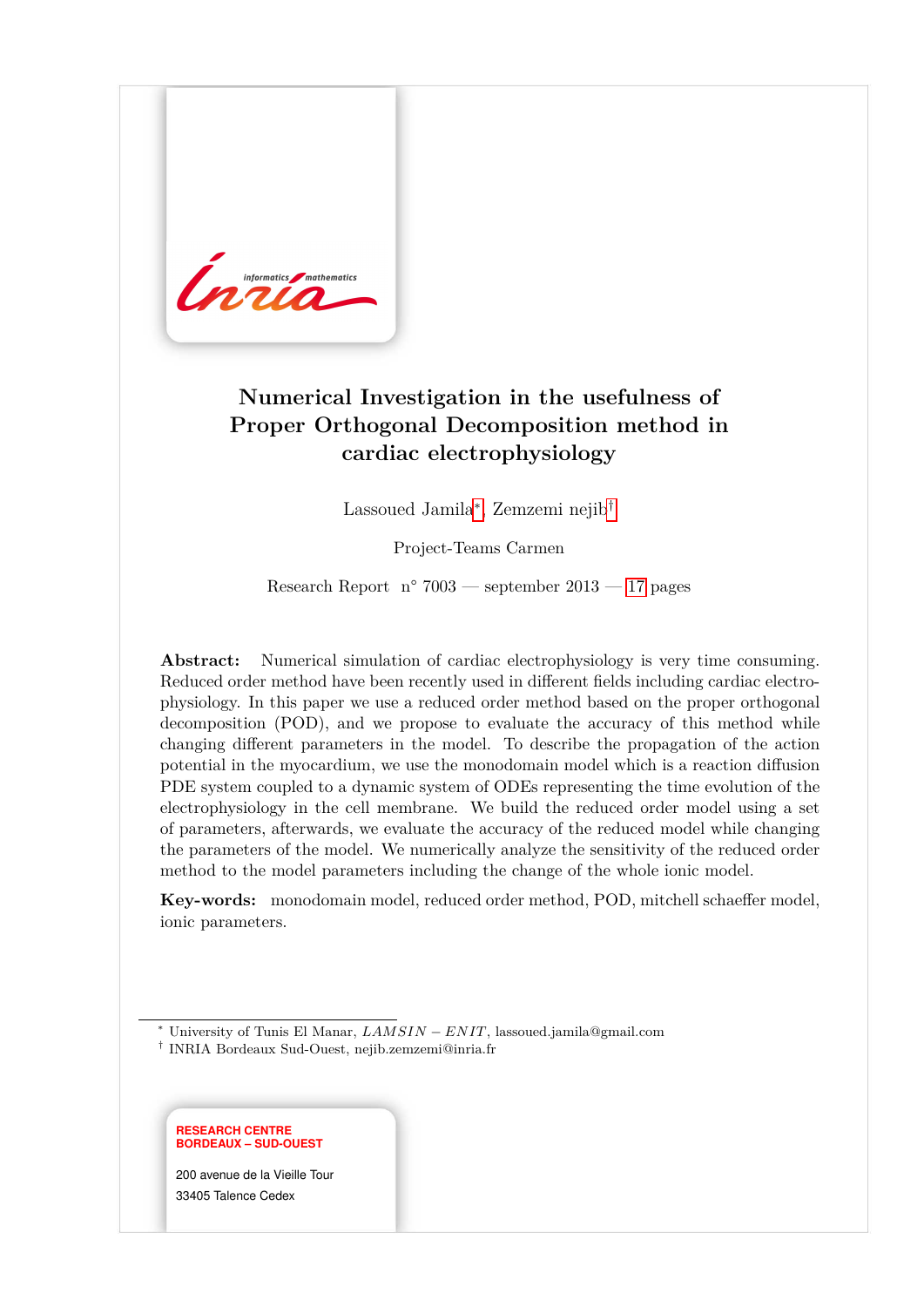# **rapport de recherche Inria**

**Résumé :** La simulation numérique de l'électrophysiologie cardiaque est très couteuse en termes de calcul. Les méthodes d'ordre réduit ont été récemment utilisé dans différents domaines y compris l'électrophysiologie cardiaque. Dans cet article, nous utilisons une méthode d'ordre réduit basée sur la décomposition orthogonale aux valeurs propres (POD), et nous proposons d'évaluer la précision de cette méthode tout en changeant des différents paramètres dans le modèle. Pour décrire la propagation du potentiel d'action au niveau du myocarde, on utilise le modèle monodomaine qui est un système de reaction -diffusion PDE couplée à un système d'équations différentielles dynamique représentant l'évolution temporelle de l'électrophysiologie dans la membrane cellulaire. Nous construisons le modèle d'ordre réduit l'aide un ensemble de paramètres, par la suite, on évalue la précision du modèle réduit tout en modifiant les paramètres de modèle. Nous étudions numériquement la sensibilité de la méthode d'orde réduit par rapport les paramètres du modèle, y compris le changement de l'ensemble du modèle ionique.

**Mots-clés :** modèle monodomaine, méthode de reduction de modèle, POD, modèle de mitchell schaeffer, param`etres ionique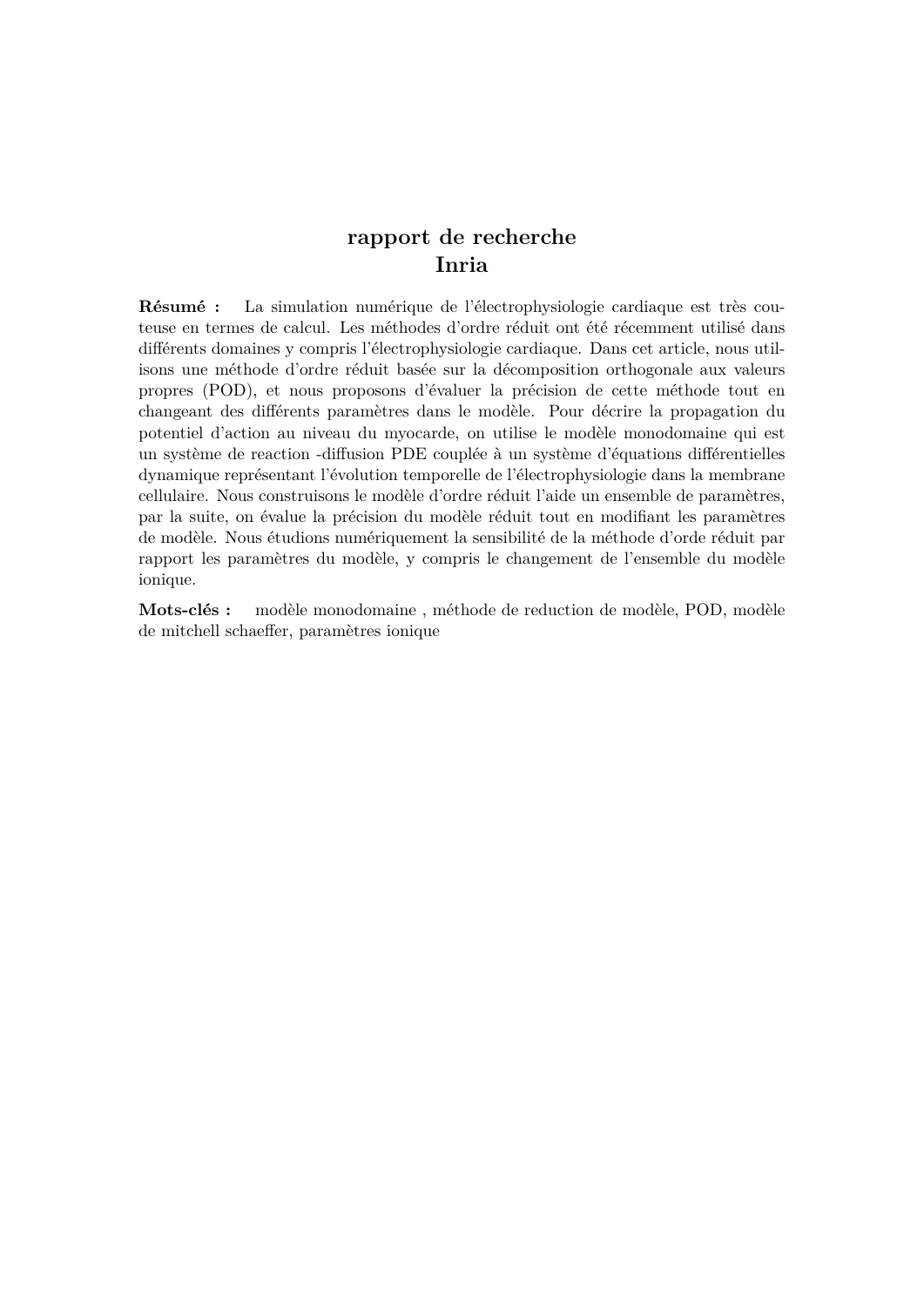# <span id="page-5-0"></span>**1 Introduction**

In order to make the numerical simulation of electric activity of the heart useable in clinical applications, we need to develop a model that takes into account the physiological properties of the heart and provides realistic propagation of the electrical wave and especially not too expensive in terms of computation cost.

The electrical wave in the heart is governed by a system of reaction diffusion equations called bidomain model, it is coupled to an ODE system representative the cellular activity.

This model, which consists of a reaction diffusion non linear system, is coupled to dynamic system modelling the cellular ionic currents. It is alsoknown to be very expensive from a computation point of view  $[14, 6]$  $[14, 6]$ . In this work, we choose the monodomain model [\[5,](#page-17-1) [7\]](#page-17-2), a simplified version of the bidomain model, we reduce the complexity of its discretization using a Galerkin basis that apriori contains sufficient informations about the expected solution. There are different methods to construct this basis. Following, [\[1,](#page-17-3) [2\]](#page-17-4), we choose to use the Proper Orthogonal Decomposition (POD) method. This approach has been used in many fields of science and engineering, including in parameter estimation for cardiac electrophysiology [\[1\]](#page-17-3). But to the best of our knowledge, no work has been done in analyzing the accuracy of this method with respect to changing the parameters of the model. In this work we propose to address the problem of the sensitivity of POD with respect to parameter changing.

The POD is a method to derive reduced models by projecting the system onto subspaces spanned by a basis of elements that contains the main features of the expected solution. This method essentially provides an orthonormal basis for representing the given data in a certain least squares optimal sense. Truncation of the optimal basis provides a way to find optimal lower dimensional approximations of the given data. To be able to use POD in parameter estimation like in [\[1\]](#page-17-3), we think that a prior study should tackle the sensitivity of the POD solution with respect to the parameters that we want to estimate. Of course, we have a rigorous quantification of the error when the POD method is used to solve the problem with the same parameter with which the POD basis has been constructed. But we don't have any a priori estimation of the error while changing parameters, especially the parameters of the ionic model.

The numerical study that we will address in this work compares the POD solution to the full finite element solution of the monodomain problem when we change the parameters of the ionic model. Moreover, we also check the sensitivity of the method while changing the whole ionic model. In section [2,](#page-6-0) we will present the mathematical models and the reduced-order method we will be using in this work. In section [3](#page-11-0) we will carry out numerical simulation studying the sensitivity of the POD method. The main conclusions of the study are then summarized in section [4.](#page-16-0)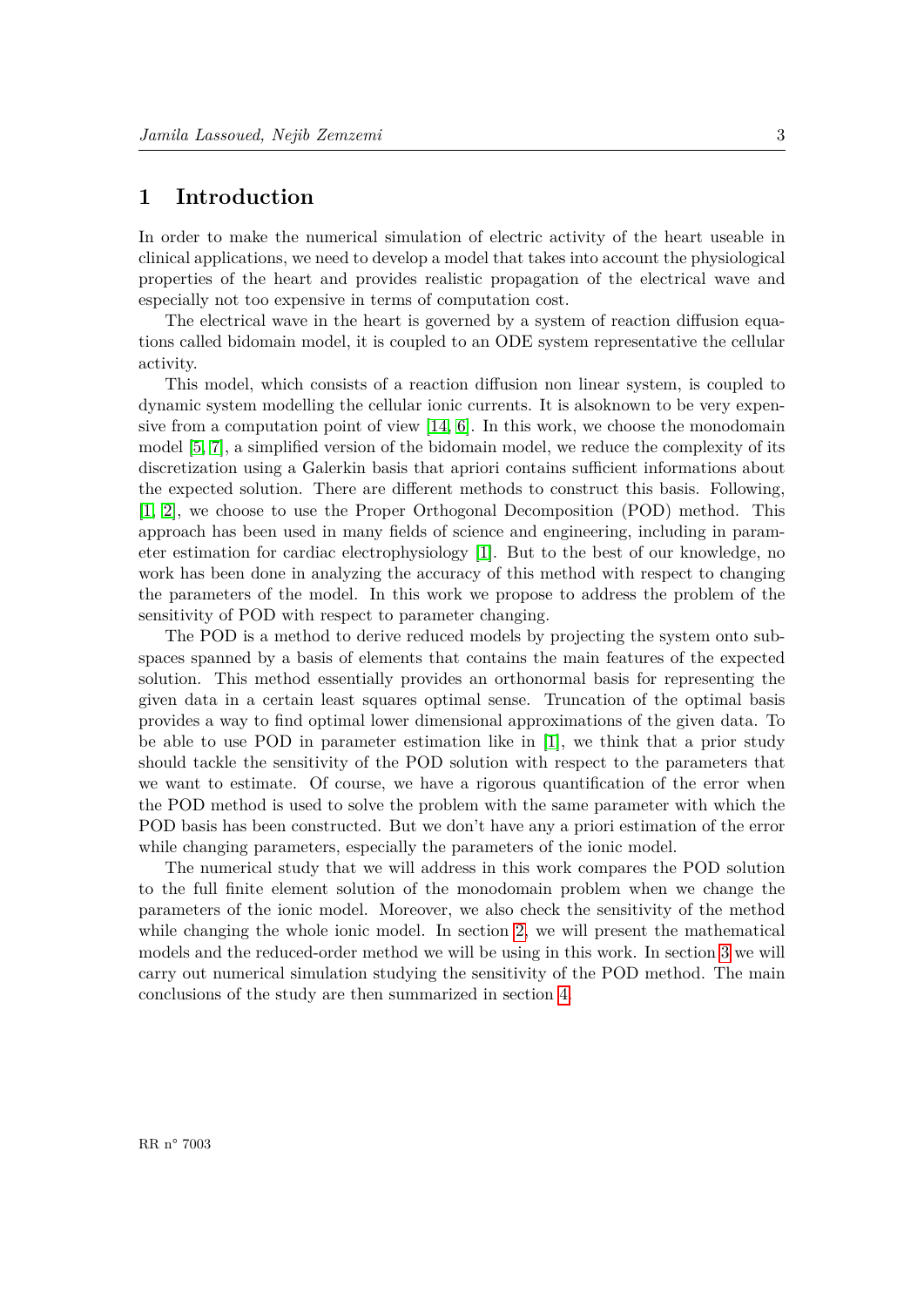# <span id="page-6-0"></span>**2 Modelling and numerical methods**

#### <span id="page-6-2"></span>**2.1 Electric model**

*∂V<sup>m</sup>*

The bidomain model is based on the assumption that, at the cell scale, the cardiac tissue can be viewed as partitioned into two ohmic conducting media, separated by the cell membrane: intracellular, made of the cardiac cells, and extracellular which represents the space between them (see [\[9,](#page-18-1) [10,](#page-18-2) [13,](#page-18-3) [15\]](#page-18-4)). After an homogenization process (see [\[10\]](#page-18-2)), the intra- and extracellular domains can be supposed to occupy the whole heart volume  $\Omega$ <sub>*H*</sub>. The heart is assumed to be isolated, the propagation of the electric wave in the myocardium is then described by the following system of equations:

$$
\begin{cases}\n\chi_m \frac{\partial V_m}{\partial t} + I_{ion}(V_m, w) - div(\sigma_i \nabla V_m) - div(\sigma_i \nabla u_e) = I_{app} & \text{in } \Omega_H \times (0, T) \\
-div((\sigma_i + \sigma_e) \nabla u_e) - div(\sigma_i \nabla V_m) = 0 & \text{in } \Omega_H \times (0, T) \\
\frac{\partial w}{\partial t} + G(V_m, w) = 0 & \text{in } \Omega_H \times (0, T) \\
\frac{\partial v}{\partial t} \nabla V_m . n = 0 & \text{on } \Sigma. \\
\sigma_e \nabla u_e . n = 0 & \text{on } \Sigma,\n\end{cases}
$$
\n(1)

where  $\Omega_H$  and  $\Sigma$  denote respectively the heart domain and its boundary. The time domain is given by  $[0, T]$ . And  $\chi_m$  the membrane capacitance per area unit. The variables  $V_m$  and  $u_e$  denote the action potential and the extracellular potential,  $\sigma_i$  and  $\sigma_e$  the intra- and extracellular conductivity tensors. The term  $I_{app}$  is a given source current, used in particular to initiate the activation, and  $I_{ion}(V_m, w)$  represents the ionic current across the membrane. In this study we use the monodomain model [\[11\]](#page-18-5), where we assume that the ratios of the anisotropy of the electrical conductivity tensor are the same in the intra and extracellular media. Following [\[5\]](#page-17-1), the reaction-diffusion equation governing the action potential reads as follow:

<span id="page-6-1"></span>
$$
\begin{cases}\n\chi_m \frac{\partial V_m}{\partial t} + I_{ion}(V_m, w) - div(\sigma \nabla V_m) = I_{app} & \text{in } \Omega_H \times (0, T) \\
\frac{\partial w}{\partial t} + G(V_m, w) = 0 & \text{in } \Omega_H \times (0, T) \\
\sigma \nabla V_m . n = 0 & \text{on } \Sigma,\n\end{cases}
$$
\n(2)

where  $\sigma \stackrel{def}{=} \sigma_i(\sigma_i + \sigma_e)^{-1} \sigma_e$  is the bulk conductivity.

#### <span id="page-6-3"></span>**2.2 Numerical methods**

In order to solve numerically the monodomain model, we use finite element method. After discretizing [\(2\)](#page-6-1) in time, we start by writing the variational formulation of the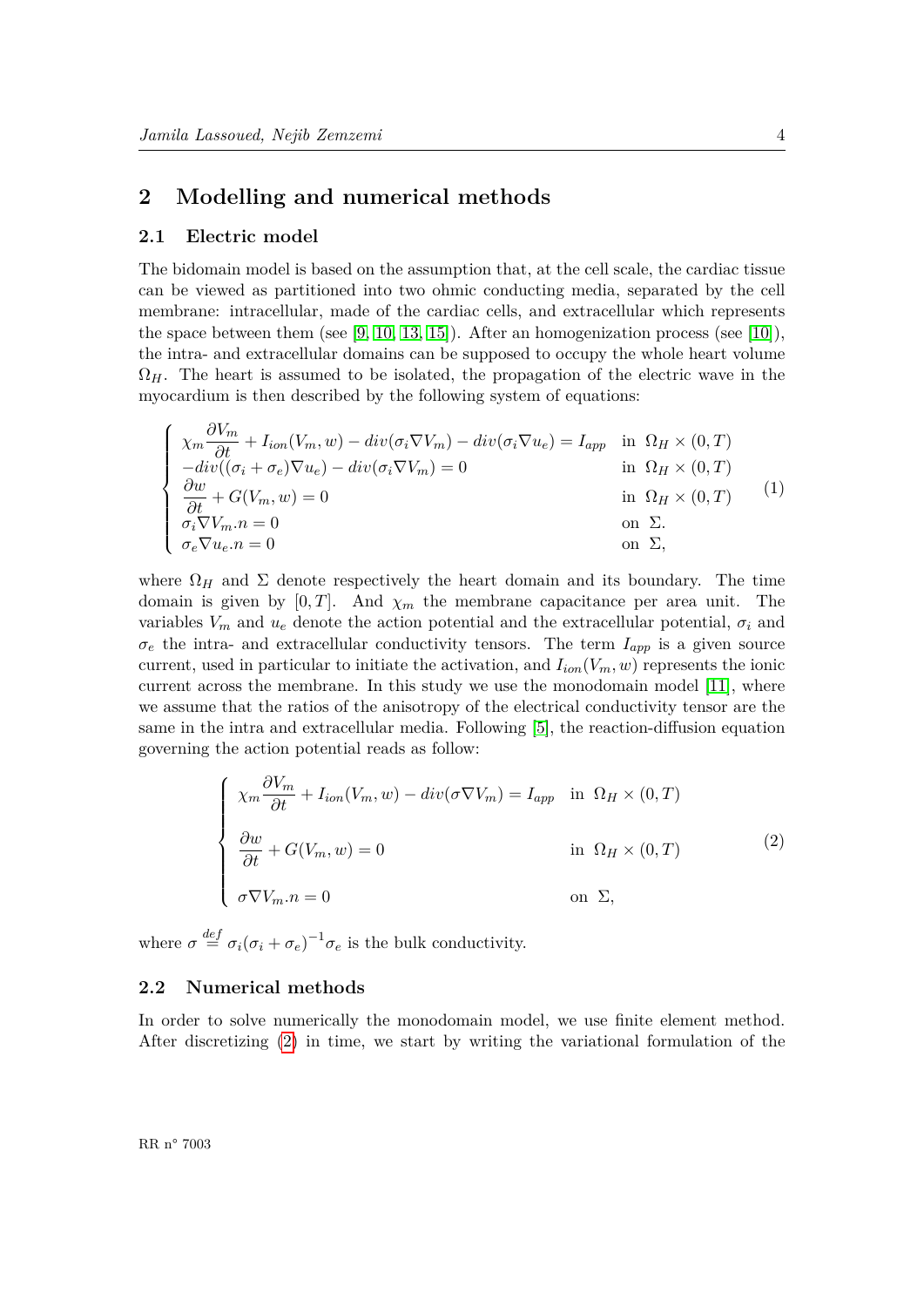problem

<span id="page-7-1"></span>
$$
\begin{cases}\nw^{n+1} = w^n - \delta t G(V_m^n, w^{n+1}) & \text{in } \Omega_H \\
\chi_m \int_{\Omega_H} V_m^{n+1} \psi + \delta t \int_{\Omega_H} \sigma \nabla V_m^{n+1} \nabla \psi = \chi_m \int_{\Omega_H} V_m^n \psi \\
+ \delta t \int_{\Omega_H} (I_{app}^{n+1} - I_{ion}(V_m^n, w^{n+1})) \psi \quad \forall \psi \in H^n(\Omega_H)\n\end{cases} \tag{3}
$$

Projecting the variational formulation on the discretized finite element space, we obtain the following linear system

$$
\begin{cases}\nw^{n+1} = w^n - \delta t G(V_m^n, w^{n+1}) & \text{in } \Omega_H \\
\chi_m M V_m^{n+1} + \delta t S V_m^{n+1} = \chi_m M V_m^n + \delta t M (I_{app}^{n+1} - I_{ion}(V_m^n, w^{n+1}))\n\end{cases} (4)
$$

where

<span id="page-7-2"></span>
$$
M = \left(\int_{\Omega_H} e_i e_j\right)_{i,j=1,\cdots,n}, \qquad S = \left(\int_{\Omega_H} \sigma \nabla e_i \nabla e_j\right)_{i,j=1,\cdots,n}
$$

and  $(e_i)_{1 \leq i \leq n}$  is the Galerkin finite element basis. The matrix *M* is the mass matrix and *S* is the stiffness matrix. These functions  $I_{ion}(V_m, w)$ ,  $G(V_m, w)$  depends on the used ionic model. In this study, the dynamics of w and *Iion* are described by different ionic models including a two-variables model phenomenological by Mitchell and Schaeffer [\[8\]](#page-17-5), a four-variables model by Bueno [\[4\]](#page-17-6) and a complete physiological cell membrane ionic model by TenTusscher [\[16\]](#page-18-6).

#### <span id="page-7-3"></span>**2.3 Reduced order method**

For the sake of completeness, we briefly recall the principle of the proper orthogonal decomposition method. The POD is a linear process that includes determining an optimal orthogonal basis of eigen modes in the sense of energy. This means that no base is also capable of capturing a higher amount of energy with the same number of modes. There are two phases in this method, the first is the generation of a reduced order basis and the second is solving the reduced order problem.

#### <span id="page-7-4"></span>**2.3.1 Generation of the reduced order basis**

<span id="page-7-0"></span>The problem to be solved can be stated as follows: how to approximate a function  $u(x,t)$ as follows

$$
u(x,t) \simeq \sum_{k=1}^{K} a_k(t) \Phi_k(x)
$$
\n(5)

where  $(\Phi_k)_{k=1}^K$  is a new basis and  $(a_k(t))_{k=1}^K$  is a temporal coefficients. Therefore, we need to find the new basis  $(\Phi_k)_{k=1}^K$  and the temporal coefficients  $(a_k(t))_{k=1}^K$ . Assume that we know the values of the function *u* in *m* locations  $x_1, x_2, \dots, x_m$  in different *p* moments.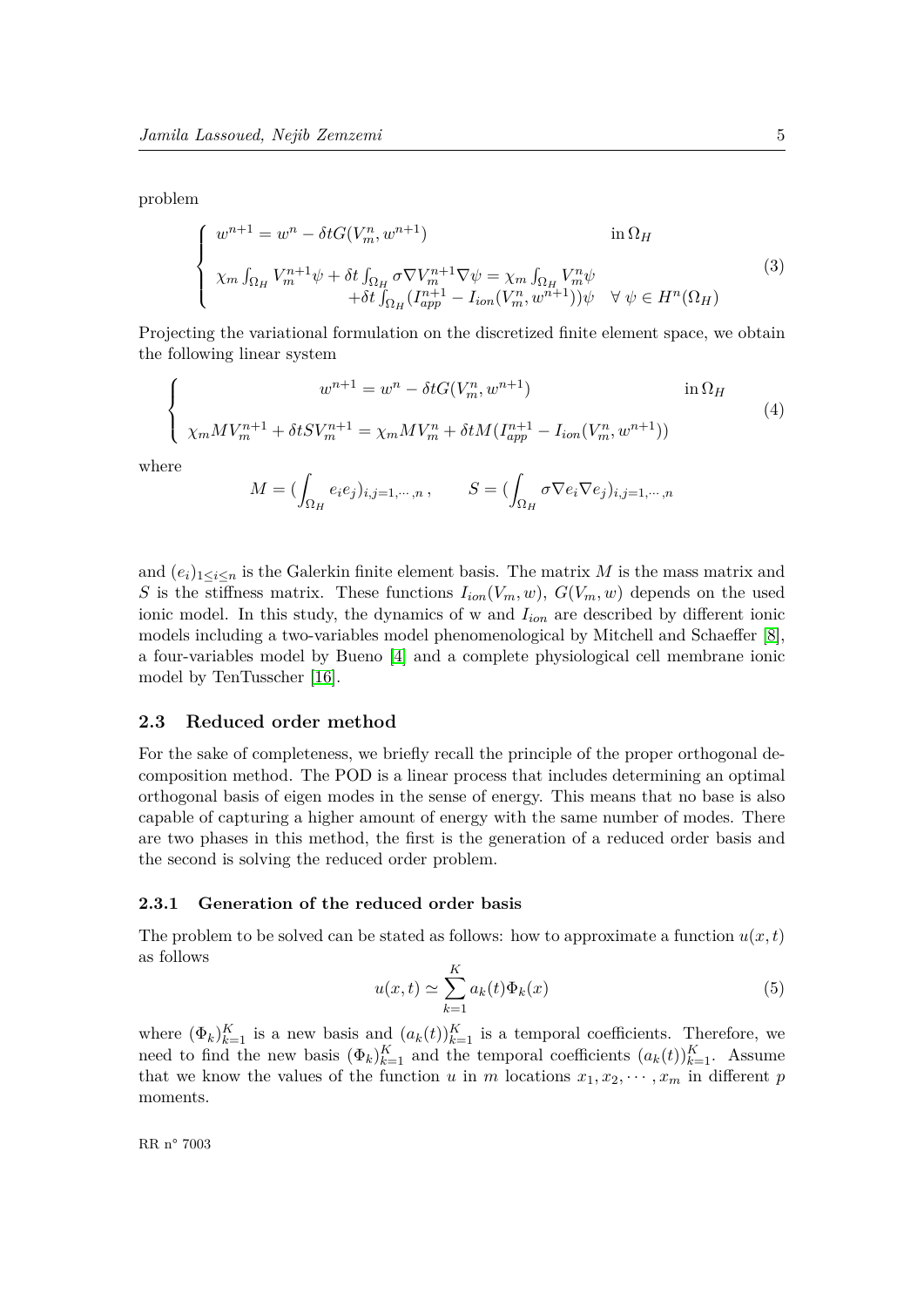Let's denote  $A$ , the snapshot matrix containing the values of the function  $u$ , where each colonne correspond to a given time:

$$
A = \begin{pmatrix} u(x_1, t_1) & u(x_1, t_2) & u(x_2, t_1) & u(x_2, t_2) \\ u(x_2, t_1) & u(x_2, t_2) & u(x_2, t_1) \\ \vdots & \vdots & \ddots & \vdots \\ u(x_m, t_1) & u(x_m, t_2) & u(x_m, t_p) \end{pmatrix} \in \mathbb{R}^{m \times p}
$$

Solving the problem of approximation [\(5\)](#page-7-0) is then equivalent to determining the orthonormal basis  $\Phi_k(x)_{k=1}^K$  with  $K \leq p$  solution of the problem

$$
\min_{(\Phi_k)_{k=1}^K \in mathbb{R}^m} \sum_{i=1}^p \|u(x, t_i) - \sum_{k=1}^K (u(x, t_i), \Phi_k(x)) \Phi_k(x)\|^2.
$$
 (6)

The solution of the minimization problem [\(6\)](#page-8-0) is given by the truncated Singular Value Decomposition (SVD) in the order *K* of the snapshots matrix A. We refer the reader interested in more details to [\[12,](#page-18-7) [18\]](#page-18-8) for a detailed explanation of the link between SVD and POD. Using SVD we obtain,

<span id="page-8-0"></span>
$$
A = U\Sigma V^T
$$

where *U* and *V* correspond respectively to the the left singular vectors of *A* of dimension  $m \times m$  and the right singular vectors of *A* of dimension  $p \times p$ . and  $\Sigma$  is a diagonal matrix containing the  $\sigma_1, \sigma_2, \cdots, \sigma_r$ , called the singular values of *A* (and *A<sup>T</sup>*) such as  $\sigma_1 \geq \sigma_1, \cdots, \geq \sigma_r$  with  $r = \min(m, p)$ .

The solution of [\(6\)](#page-8-0) is given by the left singular vectors of *A* truncated to order *K*: we find the matrix Φ as the *K* first columns of the matrix *U*

$$
\Phi = U_K \in \mathbb{R}^{m \times K} \tag{7}
$$

The accuracy of the POD method is related to the following energy quantification [\[18\]](#page-18-8):

$$
\sum_{j=1}^{p} \|A_j - \sum_{i=1}^{K} (A_i^T \Phi_i) \Phi_i\|^2 = \sum_{i=K+1}^{d} \lambda_i
$$

where  $A_j$  is the *jth* colonne of the matrix  $A$  and  $d$  the rank.

The number *K* of eigen modes is choosen such that  $\sum_{i=K+1}^{d} \lambda_i$  is less than some tolerance.

#### <span id="page-8-1"></span>**2.3.2 Solving the reduced order problem**

The POD basis is used by applying a projection procedure, Instead of being projected on the full finite element basis, the variational formulation [\(3\)](#page-7-1) would now be projected on the POD basis  $\Phi = (\phi_k)_{k=1}^K$ . Knowing the reduced order solution  $V_{pod}^n$  at time  $t_n$ ,

RR n° 7003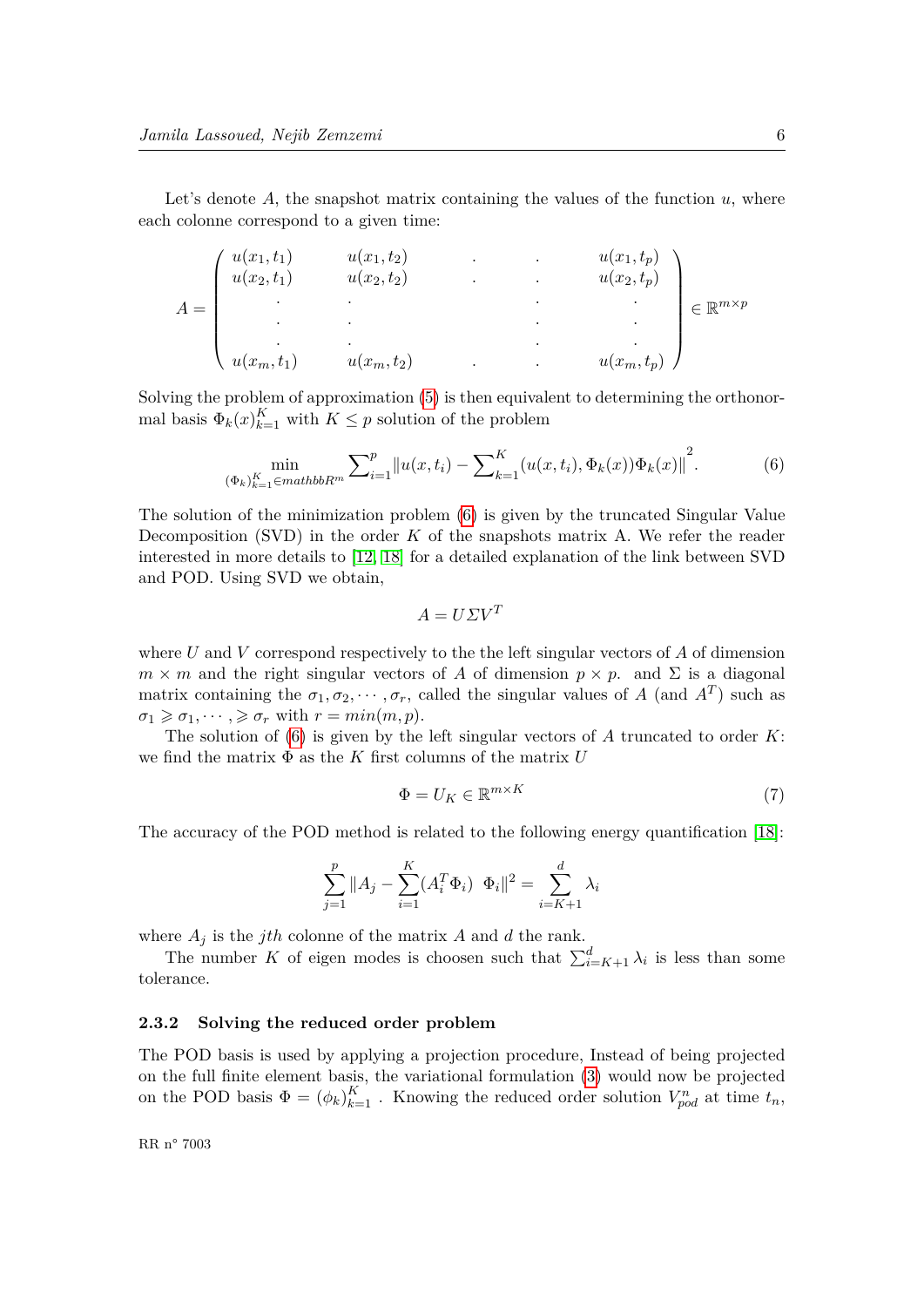we look for  $V_{pod}^{n+1} = \sum_{k=1}^{K} v_k^{n+1} \phi_k$ . The unknown vector  $\mathbf{v}^{n+1} = (v^{n+1}_k)_{k=1}^K$  is obtained by solving the following reduced order problem,

<span id="page-9-0"></span>
$$
\Phi^T(\chi_m M + \delta t S)\Phi \mathbf{v}^{n+1} = \Phi^T(\chi_m M V_{pod}^n + \delta t M (I_{app}^{n+1} - I_{ion}(V_{pod}^n, w^{n+1})))
$$
(8)

The left hand side matrix  $\Phi^T(\chi_m M + \delta t S)\Phi$  is the reduced order matrix and could be easily inverted once for all in our problem. The right hand side is the finite element right hand-side vector projected on the POD basis.

For both equations, the finite element system [\(4\)](#page-7-2) and the reduced order [\(8\)](#page-9-0), we use the *LU* method to determine the full finite element and the POD solutions. In the first case, the order of the matrix  $\chi_m M + \delta tS$  is 1681, then it requires 3.166710<sup>9</sup> floating point operations, while the second requires only 3*.*376910<sup>4</sup> . This improvement in the number of operations will be illustrated in the following subsection [2.4,](#page-9-1) when we will present a comparison of the solutions obtained.

#### <span id="page-9-1"></span>**2.4 Numerical comparison between the full finite element and the POD solutions**

<span id="page-9-2"></span>In this section, we present numerical simulations about the POD approximation of the monodomain model. For the sake of simplicity and reproducibility, the heart domain is the square  $\Omega_H = [0, 1] \times [0, 1]$  and the unit is cm. It is discretized on the x and y-axis with a space step 0.025 cm. The time domain is [0*,* 500], its unit is ms and the time step is 0.5 ms. The heart is stimulated in a region at the left bottom corner  $[0, 0.025] \times [0, 0.025]$ during 2 ms. The parameter of the ionic model are given in Table [1.](#page-9-2)

| ' close | open       | $\iota$ out | $^{\prime}$ $in$ | gate        |
|---------|------------|-------------|------------------|-------------|
| 150     | 190<br>∟∠∪ |             | $\Omega$<br>∪⊷   | 1 O<br>∪.⊥∪ |

|  |  | Table 1: Original cell membrane parameters. |
|--|--|---------------------------------------------|
|--|--|---------------------------------------------|

As mentioned in the previous section we start by generating a solution of the monodomain problem. This solution is stored in the snapshot matrix used to construct the POD basis. In this example we have 1681 degrees of freedom. Capturing 99.99 % the finite element solution energy requires only 37 modes. We use these 37 modes as a basis and we solve the POD problem.

Using a matlab code, the full finite element solution costs 10.34 s, where the ODE system costs 0.31 s and the linear system costs 10.03 s. The solution of the reduced order problem is computed in 0.5 s, where 0.31 for the ODE system and 0.19 s for the linear system. In Figure [1,](#page-10-0) we show three snapshots of the full finite element solution (top) and the POD solution (bottom) at the depolarization phase, and in the Figure [2](#page-10-1) at the repolarization phase. The pattern of the solution is the same and the wave front is accurately captured.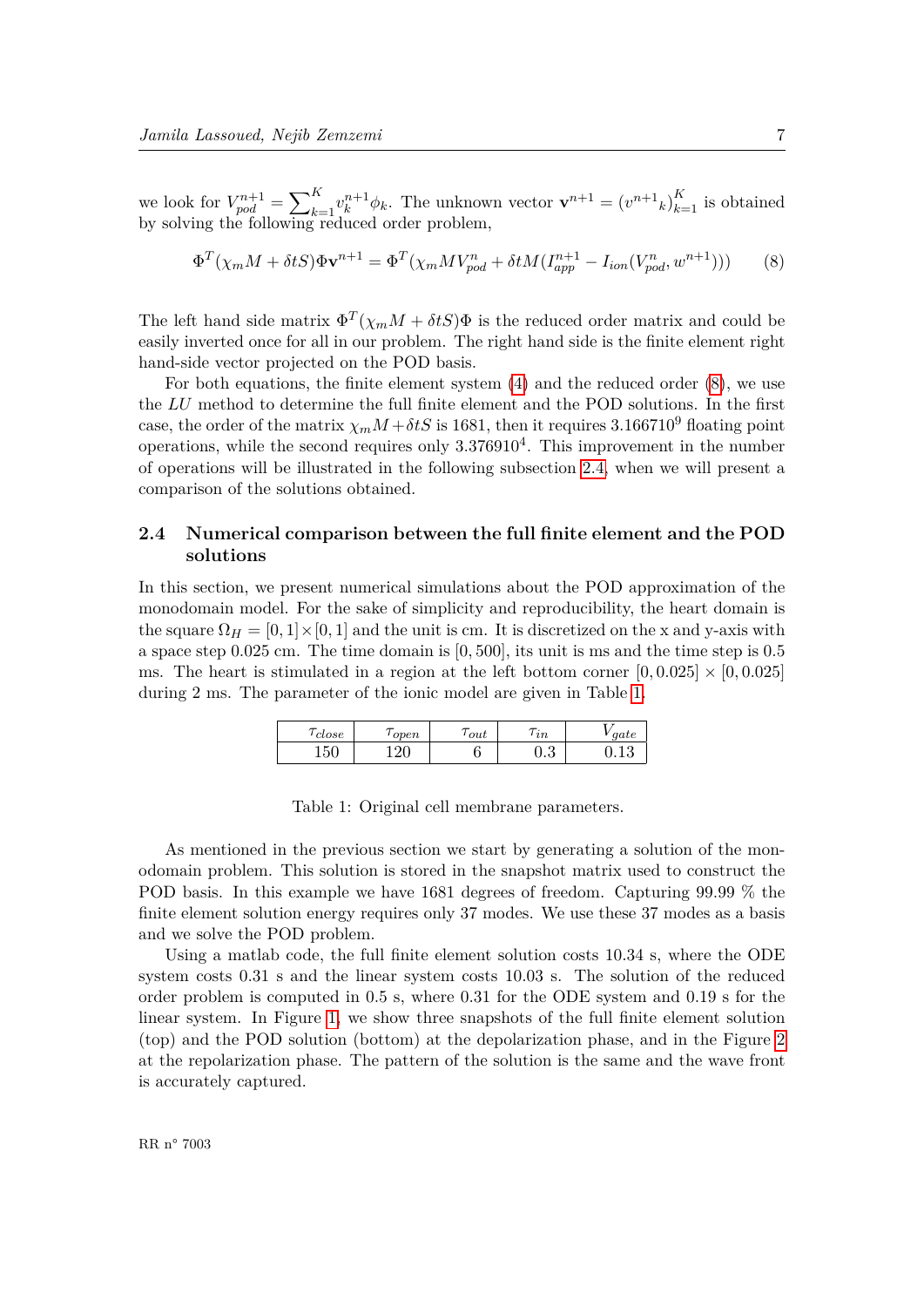<span id="page-10-0"></span>

Figure 1: Top (respectively, bottom):Snapshots of the full finite element (respectively POD) solution at times 10, 30 and 40 ms (from left to right) at the depolarization phase

<span id="page-10-1"></span>

Figure 2: Top (respectively, bottom):Snapshots of the full finite element (respectively POD) solution at times 100, 200 and 300 ms (from left to right) at the repolarization phase

RR $\,$ n° 7003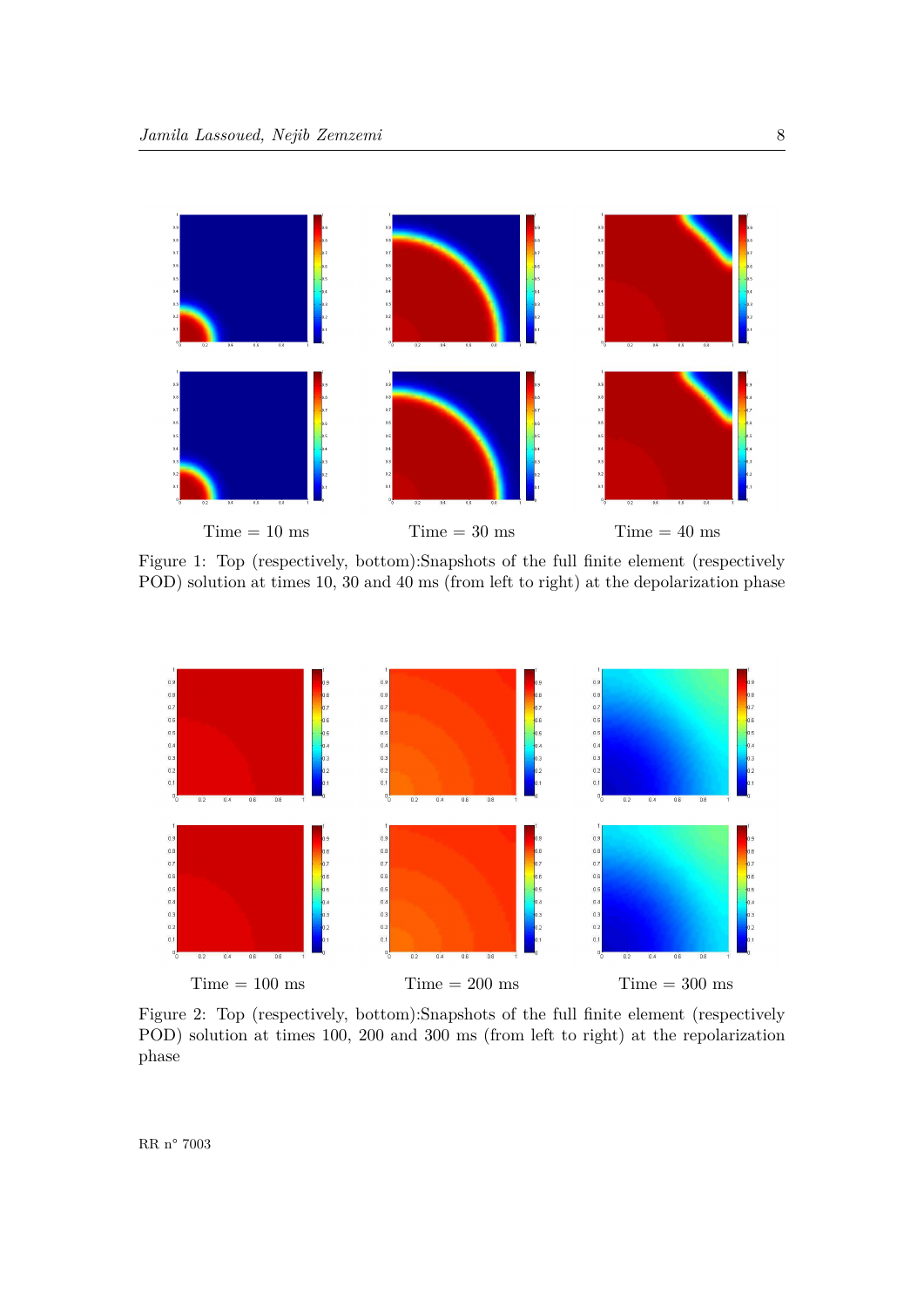# <span id="page-11-0"></span>**3 Numerical results**

For a given set of parameters and using the standard finite element method, we can compute the action potential and then construct the snapshots matrix *A*. Using SVD method described above we obtain a reduced order basis that is able to generate the solution up to the considered tolerence. The problem comes when we change some parameters and we try to solve the monodomain problem using the same reduced order basis. Our concern is how the solution of the monodomain problem will behave when using the POD method? What is the accuracy of the method? To answer to these question, we propose to change some parameters in the ionic model and assess the error between the POD and the full finite element solutions. In the paragraph [3.1,](#page-11-1) we propose to perform this assessment on a phenomenological ionic model with 5 parameters [\[8\]](#page-17-5) and on a physiological model with a large number of parameters [\[16\]](#page-18-6). In paragraph [3.3,](#page-15-0) we propose to vary the whole ionic model and test if the POD method with a basis computed using Micheall Shaeffer model is able reproduce the solution of Ten Tusscher model.

## <span id="page-11-1"></span>**3.1 Sensitivity of the POD solution to Micheall Shaeffer model parameters**

In this paragraph, we use the Micheall and Shaeffer model to describe the electrical activity of the cell membrane. This model is used to describe the phenomenon of excitability while keeping a low complexity, and with only two state variables: the action potential  $V_m$  and a recovery variable *w*. The dynamics of *w* and  $I_{ion}$  are given by:

$$
I_{ion}(V_m, w) = \frac{w}{\tau_{in}} V_m^2 (V_m - 1) - \frac{V_m}{\tau_{out}}
$$

$$
G(V_m, w) = \begin{cases} \frac{w - 1}{\tau_{open}} & \text{if } V_m \le v_{gate} \\ \frac{w}{\tau_{close}} & \text{if } V_m > v_{gate} \end{cases}
$$
(9)

The time constants  $\tau_{in}$ ,  $\tau_{out}$  are respectively related to the length of the depolarization and repolarization periods, *τopen* and *τclose* are the characteristic times of gate opening and closing respectively and *vgate* corresponds to the change-over voltage. Using the method of constant variation, we can easily determine the analytical expression of the solution in the interval  $[t_n, t_{n+1}]$ . For a given time  $t \in [t_n, t_{n+1}]$  we have

• if  $V_m(t_n) \leq v_{gate}$ ,

$$
w(t_{n+1}) = 1 - (1 - w(t_n))e^{(t - t_n)/\tau_{open}}.
$$

• if  $V_m(t_n) > v_{\text{gate}}$ 

$$
w(t_{n+1}) = w(t_n)e^{(t-t_n)/\tau_{open}}.
$$

The original values of these parameters are given in Table [1](#page-9-2) ([\[8\]](#page-17-5)).

RR n° 7003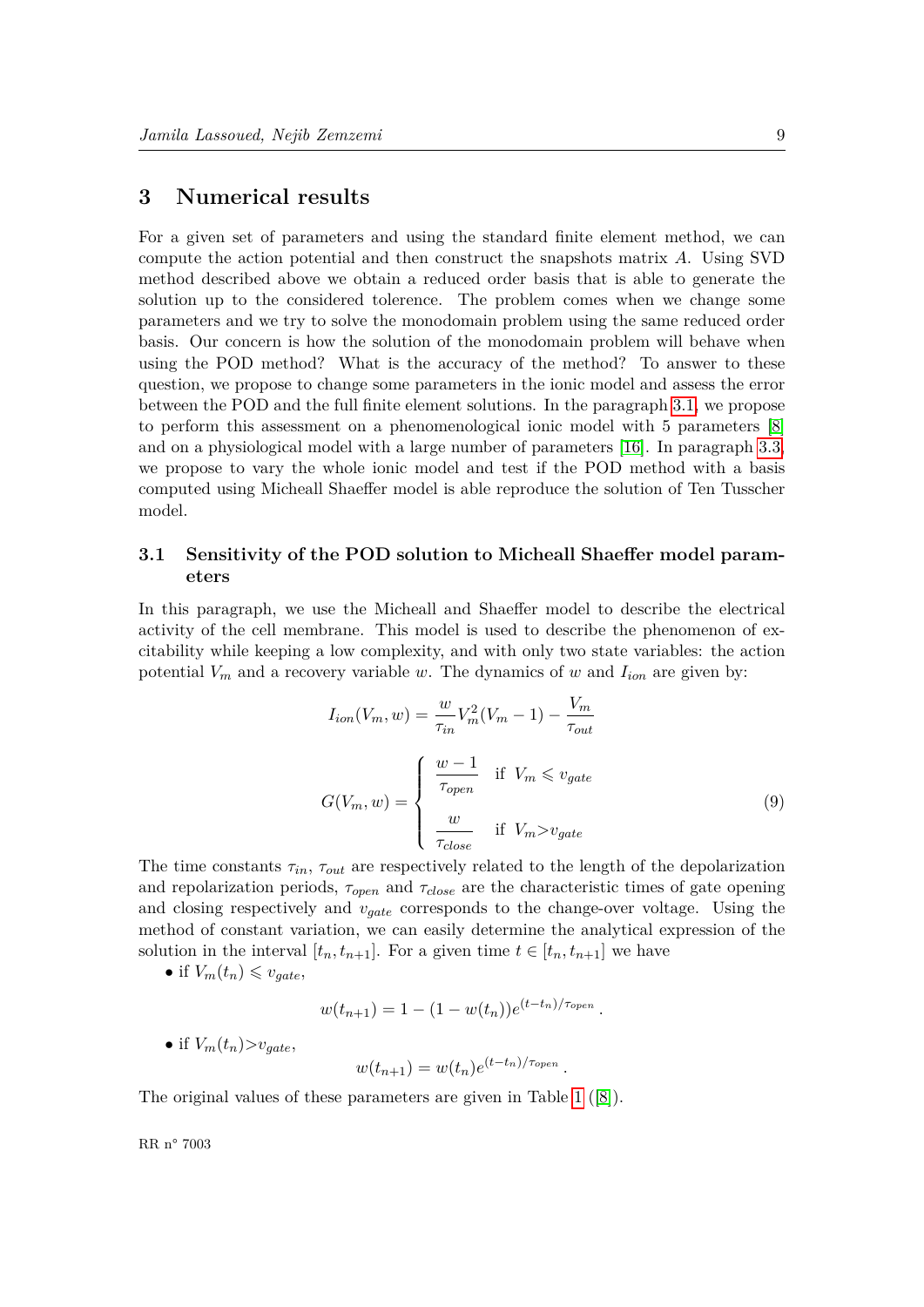<span id="page-12-0"></span>In order to test the accuracy of the POD solution, we first compute the POD basis using the original parameters of the model. Then we propose to perform for each parameter some simulation, where the considered parameter vary between half and three halfs its original value given in Table [1.](#page-9-2) In table [2,](#page-12-0) we provide the different considered values for each parameter. We evaluate the error between the reduced order solution and the full finite element solution. All of these simulations are performed in the time domain  $T = 500$  *ms* with a discretization step  $dt = 0.5$  *ms*.

| $\tau_{close}$ | $\tau_{open}$ | $\tau_{out}$ | $\tau_{in}$ |
|----------------|---------------|--------------|-------------|
| 75             | 60            | 3            | 0.15        |
| 100            | 80            | 4            | 0.2         |
| 125            | 100           | 5            | 0.25        |
| 150            | 120           | 6            | 0.3         |
| 175            | 140           | 7            | 0.35        |
| 200            | 160           | 8            | 0.4         |
| 225            | 180           | 9            | 0.45        |

Table 2: Parameters used for POD simulations.

In Figure [3,](#page-13-0) we show the evolution of the  $L^2$  relative errors with respect to parameters  $\tau_{close}$  (top left),  $\tau_{open}$  (top right),  $\tau_{out}$  (bottom left) and  $\tau_{in}$  (bottom right). For parameters  $\tau_{close}$ ,  $\tau_{open}$  and  $\tau_{out}$  the relative error is less than 1%. However, for parameter  $\tau_{in}$  the error significantly increases when the parameter is far from its original value. In particular for  $\tau_{in}$  less than 0.175 the error is higher than 1% and it reaches 10% for  $\tau_{in}$  = 0.15. This means that POD basis constructed with the original parameters is able to approximate the solution with a good accuracy for different values of parameters  $\tau_{close}$ ,  $\tau_{open}$  and  $\tau_{out}$ . But for  $\tau_{in}$ , the accuracy is acceptable (less than 1%) when  $\tau_{in} \in [0.175, 0.45].$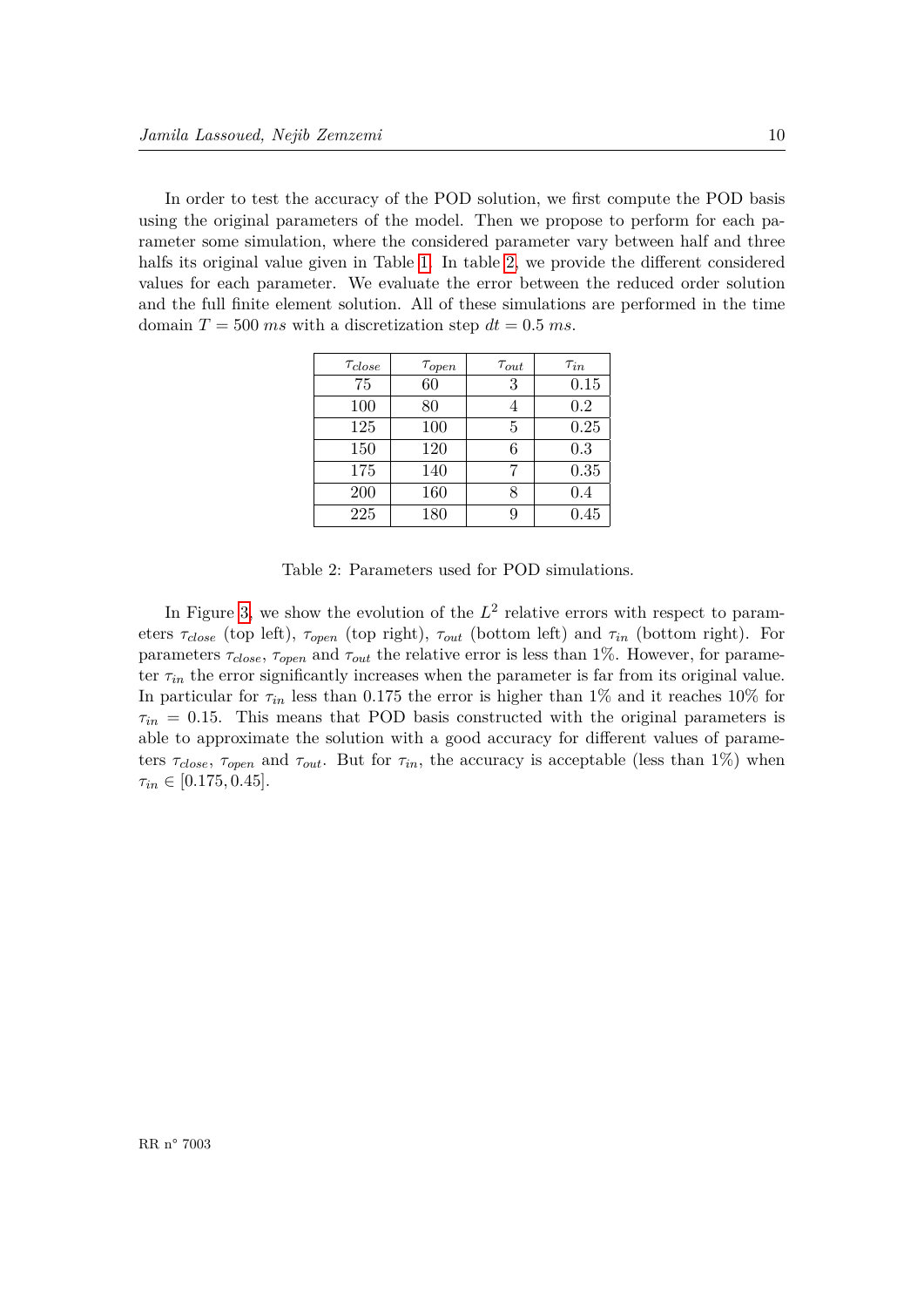

<span id="page-13-0"></span>Figure 3: The error between the finite element solution and the POD solution with respect to  $\tau_{close}$  (top left),  $\tau_{open}$  (top right),  $\tau_{out}$  (bottom left) and  $\tau_{in}$  (bottom right) In Figure [4,](#page-13-1) we show the time course of the  $L^2$  relative error between the finite

element solution to a POD solution computed for  $\tau_{in} = 0, 45$ . The magnitude of the error is more important in the depolarization phase. In the plateau phase the error is very low but is increases with repolarization phase.



<span id="page-13-1"></span>Figure 4: The time course of the spacial  $L^2$  relative error between the finite element solution to a POD solution computed for  $\tau_{in} = 0, 45$ .

#### <span id="page-13-2"></span>**3.2 Physiological model**

In this paragraph we perform a same study as for Micheall-Shaeffer model but with physiological model Ten Tusscher [\[16\]](#page-18-6). The Ten Tusscher Model represents a physiological model of cardiac cell human ventricular. It is established from experimental measurements on the most major ionic currents, and it includes a dynamic basis for calcium. it shows that the differences in the morphologies can be explained by certain characteristics of two currents, potassium current transient outward and slow delayed rectifier, which differ from one type to another cell. The model is described by a set of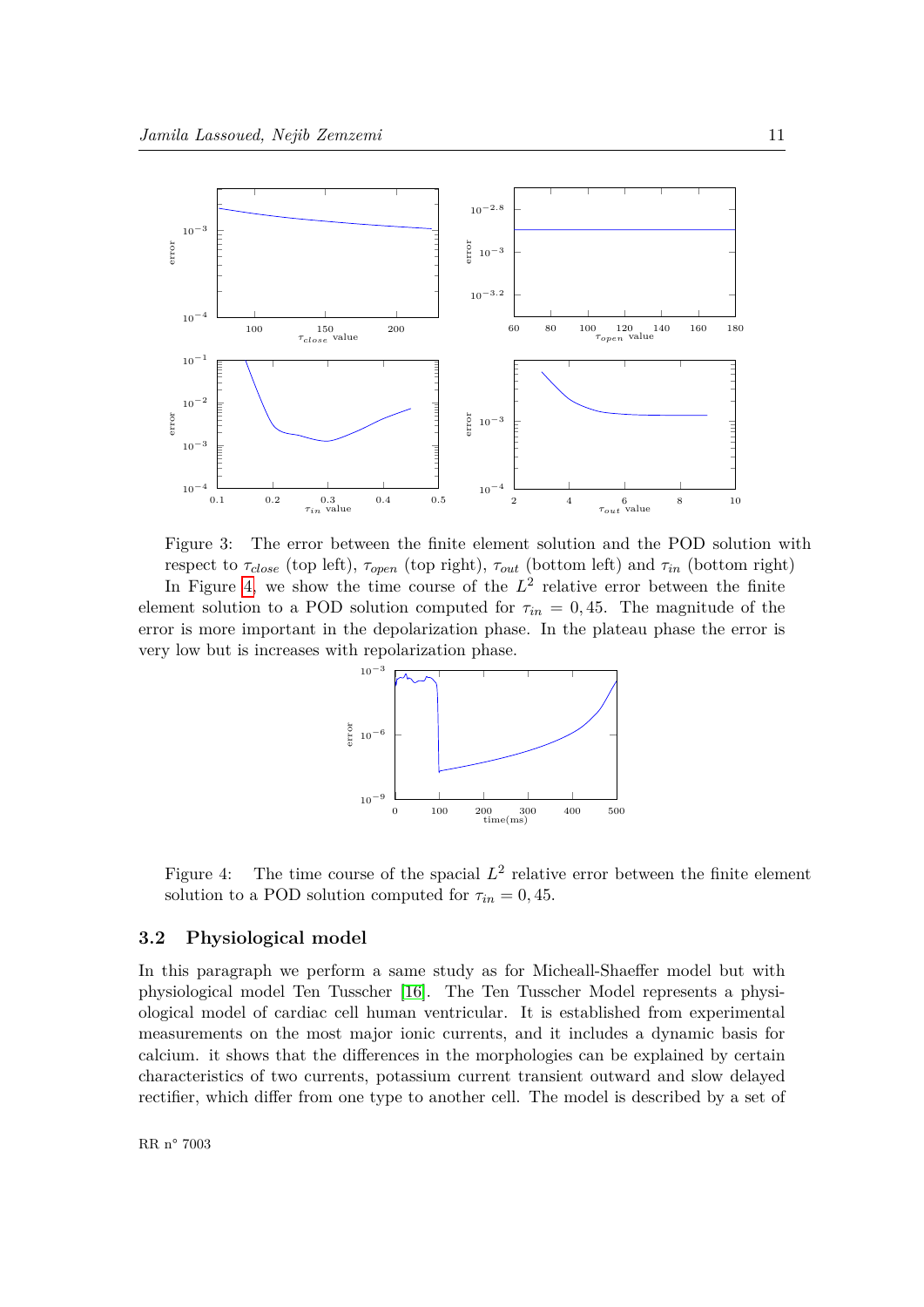differential equations (see [\[17\]](#page-18-9)). In particular we are interested in evaluating the POD solution to these parameters [\[16\]](#page-18-6):

•  $g_{Na}$ : the maximal Fast sodium  $(Na^+)$  current  $I_{Na}$  conductance (the original parameter is 14*.*838).

•  $g_{kr}$ : the maximal rapid delayed rectifier potassium current  $I_{Kr}$  conductance (the original parameter is 0*.*153).

 $\bullet$   $g_{to}$ : the maximal transient outward current  $I_{to}$  conductance (the original parameter is 0*.*294).

<span id="page-14-0"></span>We compute the space and time  $L^2$  relative error between the full finite element and the POD solutions for the parameters given in Table [3.](#page-14-0)

| $g_{Na}$ | $g_{Kr}$ | $q_{to}$ |
|----------|----------|----------|
| 7.4190   | 0.0765   | 0.1470   |
| 9.8920   | 0.1020   | 0.1960   |
| 12.3650  | 0.1275   | 0.2450   |
| 14.8380  | 0.1530   | 0.2940   |
| 17.3110  | 0.1785   | 0.3430   |
| 19.7840  | 0.2040   | 0.3920   |
| 22.2570  | 0.2295   | 0.4410   |

Table 3: Cell membrane parameters.

In Figure [5](#page-15-1) we see that for  $g_{Kr}$  and  $g_{to}$ , the solution is suffitiently accurate. However, the parameter  $g_{Na}$  the error is low small when the parameter is close to the original value but it dramatticalt increases when the parameter is so far.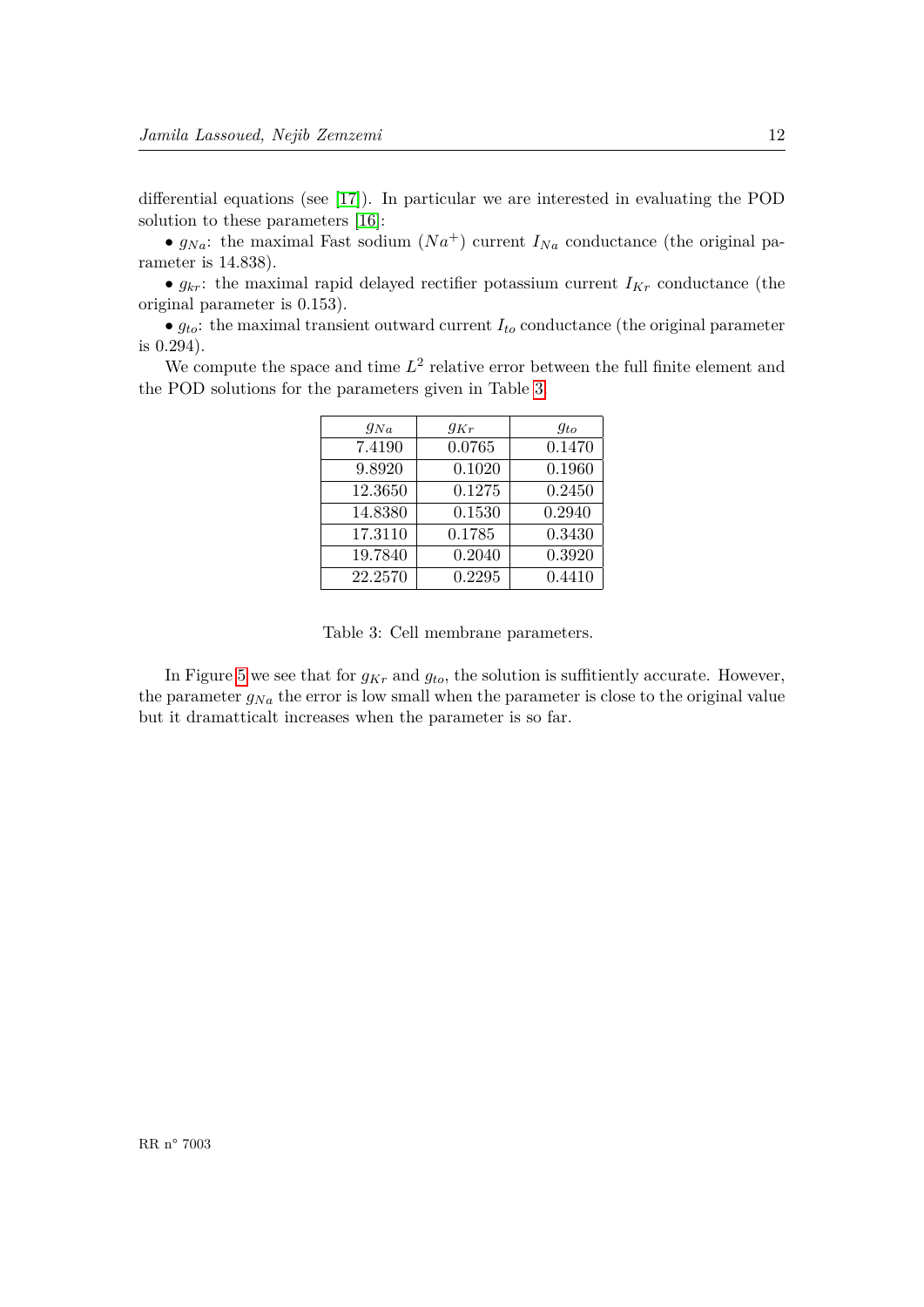

<span id="page-15-1"></span>Figure 5: Left (respectively right, bottom) the error between the finite elements solution and the POD solution with respect to  $g_{Na}$  (respectively  $g_{Kr}$ ,  $g_{to}$ )

#### <span id="page-15-0"></span>**3.3 Sensitivity of the POD solution to different models**

In this paragraph, we will test the capability of a POD basis constructed using a phenological model (Micheall-Shaeffer) to capture the propagation of the electrical wave governed by a physiological ionic model. Firstly, we generate a finite element solution using the Micheall-Shaeffer model, from this solution we construct a POD basis. After that, we solve the reduced order problem of the monodomain equation coupled to the Ten Tusscher ionic model. We then compute the  $L^2$  relative error between this solution and the full finite element solution of mondomain coupled to Ten Tusscher model. In Figure [6](#page-16-1) (left), we plot the time course of this error. We observe that the error is high, mainly at the depolarisation phase where it reaches 10%. We performed the same test for the Bueno et al. model [\[4,](#page-17-6) [3\]](#page-17-7). In Figure [6](#page-16-1) (right), we remark that the error is about 1% for this case. These results show that the scale of the action potential values plays an important role. In fact, the action potential values in the Micheall-Shaeffer model are between 0 mV and 1 mV, whereas they are between  $-86$  mV and  $25$  mV in the Ten Tusscher model and between 0 mV and 1.4 mV in the Bueno et al. model.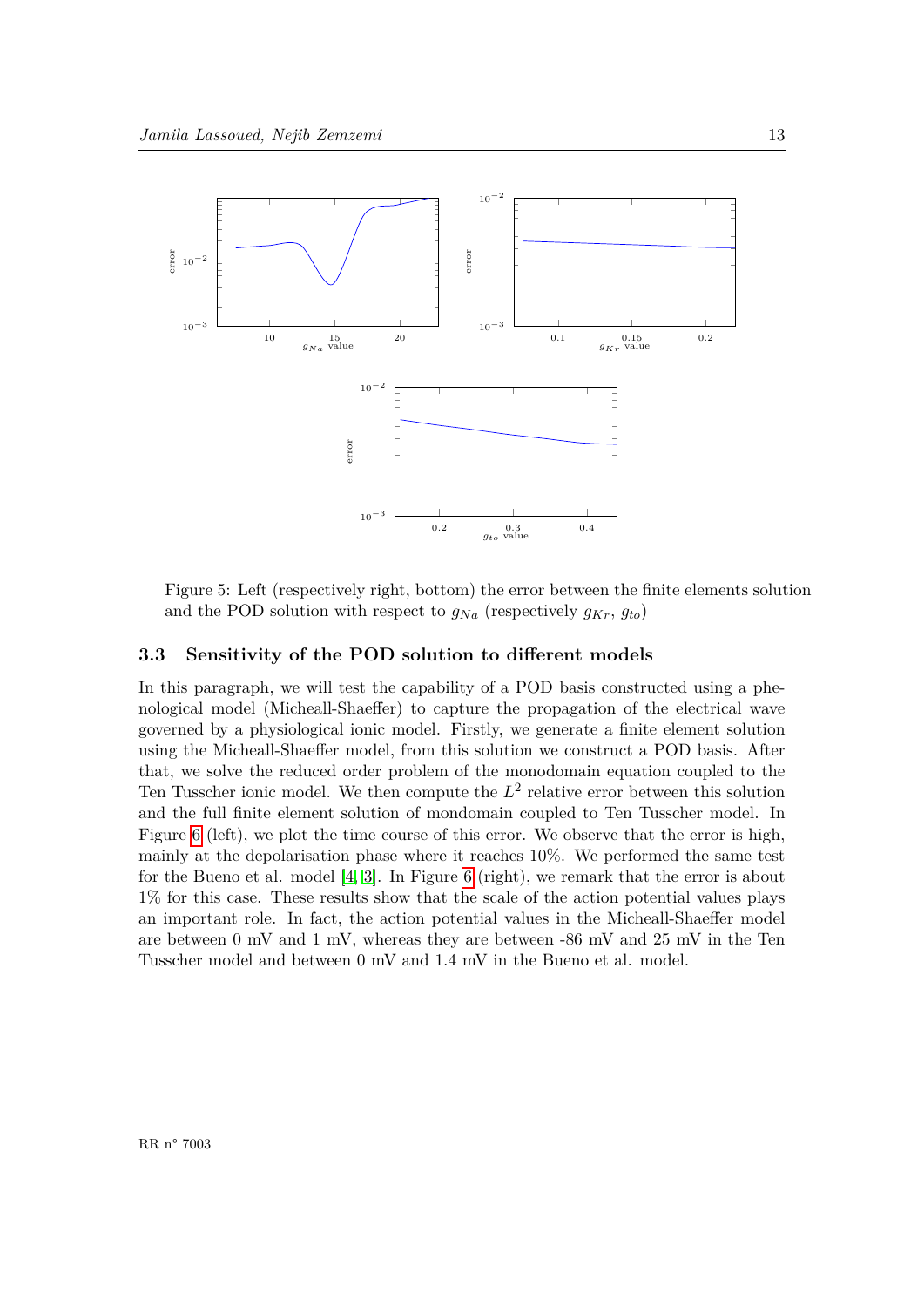

<span id="page-16-1"></span>Figure 6: Left (respectively, right), the error between the Micheall Shaeffer full finite element solution and the POD solution of the monodomain equation coupled to the Ten Tusscher (respectively, Bueno) ionic model

For this reason we propose to rescale the Micheall-Shaeffer action potential to the new model before generating the POD basis. In Figure [7](#page-16-2) (left (respectively right)), we plot the relative error between the reduced order solution using the new POD basis constructed from data rescaled to Ten Tusscher (respectively, Bueno) model and the full finite element solution. We see in both plots that changing the scale before generating the POD basis improves the accuracy of the solution.



<span id="page-16-2"></span>Figure 7: Left (respectively, right), the error between the full finite element solution and the POD solution with scaleted Ten Tusscher (respectively, Bueno) POD basis

## <span id="page-16-0"></span>**4 Discussion and conclusions**

We have presented in this work a reduced order approach based on POD method for the computation of the electrical activity of the heart. This approach not expensive in terms of computational cost and is very accurate when we reproduce the solution on which we have build the POD basis. In order to evaluate the usefulness of this approach in parameter estimation problem, we build a POD basis using the original parameters of the ionic model and we computed the  $L^2$  relative error between the finite elements solution and the reduced order solution for different parameters. For M-S ionic model we conclude that we obtain a good accuracy when we vary the values of *τopen*, *τclose* and  $\tau_{out}$ . Whereas for the parameter  $\tau_{in}$ , we have seen that there is a trust interval, out of it the solution is not sufficiently accurate. For the physiological Ten Tusscher and Panfilov model we have seen that the error between POD solution and the full finite elements solution is acceptable for parameters  $g_{kr}$  and  $g_{to}$  and important for parameter  $g_{Na}$  out of a trust interval. Both parameters  $\tau_{in}$  for M-S and  $g_{Na}$  for the Ten Tusscher and Panfilov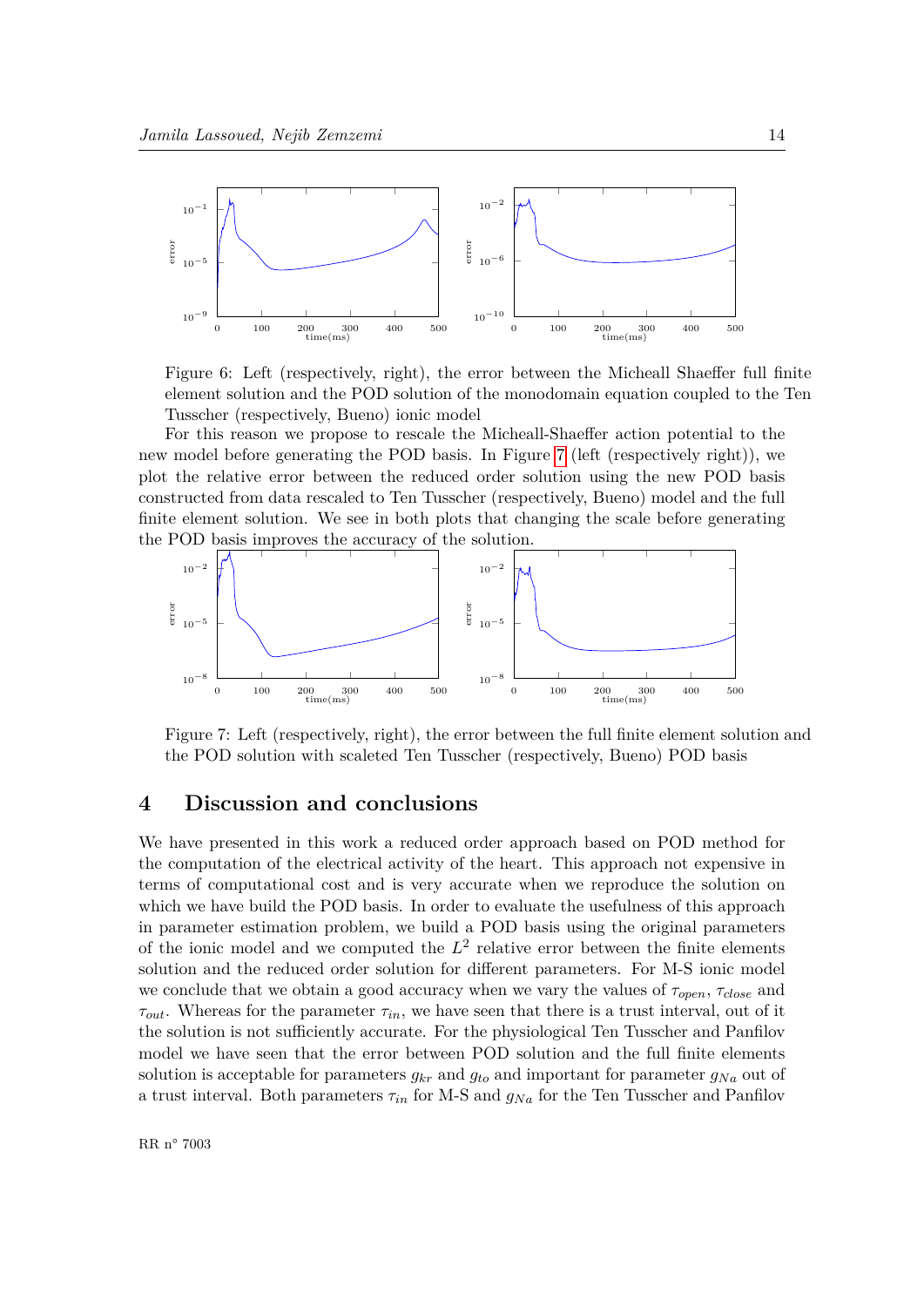model play an important role in the depolarization phase and the wave front velocity. This explains the sensitivity of the POD solution to these parameters. In order to obtain a good accuracy out of the trust interval, one should update the POD basis.

Since the propagation of the electrical wave has the same pattern if we only change the ionic model, we have tested the case when we use a basis generated from M-S model to solve the Monodomain problem coupled to other ionic models (Ten Tusscher and Pafilov, Bueno). We observed that the POD solution is computed with a good accuracy for the Bueno model. On the contrary, the error is very important for the Ten Tusscher and Panfilov model. We found that this unaccuracy is due to the difference in scale between the transmembrane potential range in different models. Rescaling the transmembrane potential before generating the POD basis comes with an improve of the POD solution mainly for the Ten Tusscher and Panfilov model where the range of the action potential is considerably higher than for M-S model. In future works, we aim to use the POD approach in the parameters estimation problem in cardiac electrophysiology. In particular, we will use physiological optical mapping measurements in order to personalize the electrical model on wedge preparation of animal tissue.

### **References**

- <span id="page-17-3"></span>[1] M. Boulakia, E. Schenone, and J.F. Gerbeau. Reduced-order modeling for cardiac electrophysiology, application to parameter identification. *International Journal for Numerical Methods in Biomedical Engineering*, 28(6-7), 2012.
- <span id="page-17-4"></span>[2] Muriel Boulakia, Miguel A Fernández, Jean-Frédéric Gerbeau, and Nejib Zemzemi. Numerical simulation of electrocardiograms. In *Modeling of Physiological Flows*, pages 77–106. Springer, 2012.
- <span id="page-17-7"></span>[3] A. Bueno-Orovio. *Mathematical modeling and spectral simulation of genetic diseases in the human heart*. PhD thesis, University of Castilla-La Mancha, 2007.
- <span id="page-17-6"></span>[4] A. Bueno-Orovio, E.M. Cherry, and F.H. Fenton. Minimal model for human ventricular action potentials in tissue. *J Theor Biol.*, 253(3), 2008.
- <span id="page-17-1"></span>[5] J.C. Clements, J. Nenonen, P.K. Li, and B.M. Horacek. Activation dynamics in anisotropic cardiac tissue via decoupling. *Annals of Biomedical Engineering*, 32(7), 2004.
- <span id="page-17-0"></span>[6] P.C. Franzone and L.F. Pavarino. A parallel solver for reaction-diffusion systems in computational electrocardiology. *Math. Models Methods Appl. Sci.*, 14(6), 2004.
- <span id="page-17-2"></span>[7] P.C. Franzone, L.F. Pavarino, and B. Taccardi. Simulating patterns of excitation, repolarization and action potential duration with cardiac bidomain and monodomain models. *Math. Biosci.*, 197(1), 2005.
- <span id="page-17-5"></span>[8] C.C. Mitchell and D.G. Schaeffer. A two-current model for the dynamics of cardiac membrane. *Bulletin of Mathematical Biology*, 65(4), 2003.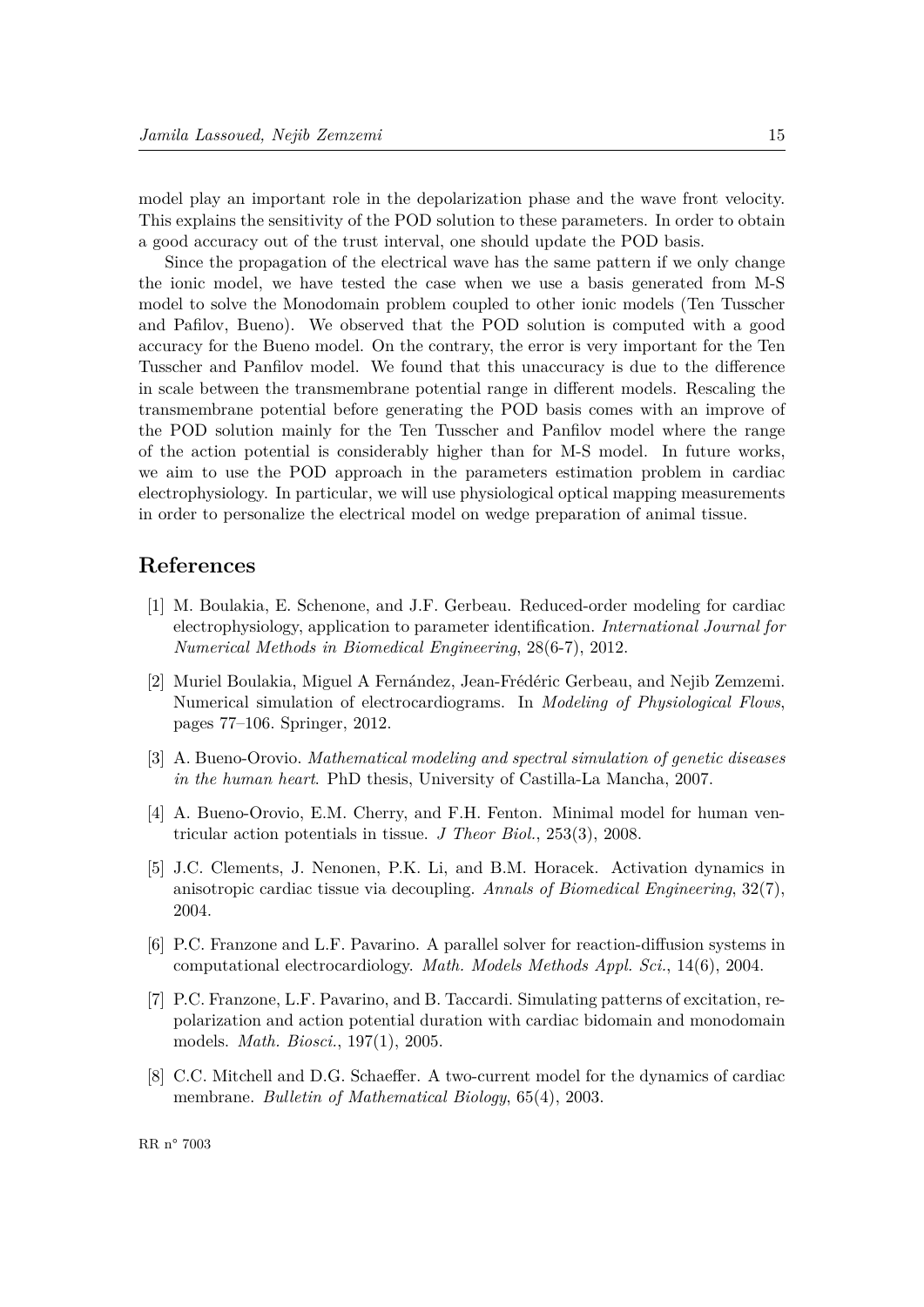- <span id="page-18-1"></span>[9] J.C. Neu and W. Krassowska. Homogenization of syncytial tissues a comparison of monodomain and bidomain reaction-diffusion models for action potential propagation in the human heart. *IEEE Transactions on Biomedical Engineering*, 21(2), 1993.
- <span id="page-18-2"></span>[10] M. Pennacchio, G. Savaré, and P. Colli Franzone. Multiscale modeling for the bioelectric activity of the heart. *SIAM Journal on Mathematical Analysis*, 37(4), 2005.
- <span id="page-18-5"></span>[11] M. Potse, B. Dub´e, J. Richer, A. Vinet, and R.M. Gulrajani. A comparison of monodomain and bidomain reaction-diffusion models for action potential propagation in the human heart. *IEEE Transactions on Biomedical Engineering*, 53(12), December 2006.
- <span id="page-18-7"></span>[12] M. Rathinam and L. R. Petzold. A new look at proper orthogonal decomposition. *SIAM J. Numer. Anal. Society for Industrial and Applied Mathematics*, 41(5), 2003.
- <span id="page-18-3"></span>[13] F.B. Sachse. *Computational Cardiology, Modeling of Anatomy, Electrophysiology, and Mechanics*. Springer, 2004.
- <span id="page-18-0"></span>[14] S. Scacchi, L.F. Pavarino, and I. Milano. Multilevel schwarz and multigrid preconditioners for the bidomain system. *Lecture Notes in Computational Science and Engineering*, 60(631), 2008.
- <span id="page-18-4"></span>[15] J. Sundnes, G.T. Lines, X. Cai, B.F. Nielsen, K.A. Mardal, and A. Tveito. *Computing the electrical activity in the heart*. Springer, 2006.
- <span id="page-18-6"></span>[16] K. Ten Tusscher and A.V. Panfilov. Cell model for efficient simulation of wave propagation in human ventricular tissue under normal and pathological conditions. *Phys. Med. Biol.*, 51(23), 2006.
- <span id="page-18-9"></span>[17] K.H. Ten Tusscher, D. Noble, P.J. Noble, and A.V. Panfilov. A model for human ventricular tissue. *K. Am. J. Physiol Heart Circ Physiol*, 286(4), 2004.
- <span id="page-18-8"></span>[18] S. Volkwein. Model reduction using proper orthogonal decomposition. *Lecture Notes, Institute of Mathematics ans Scientific Computing, University of Graz*, http://www.uni-graz.at/imawww/volkwein/POD.pdf.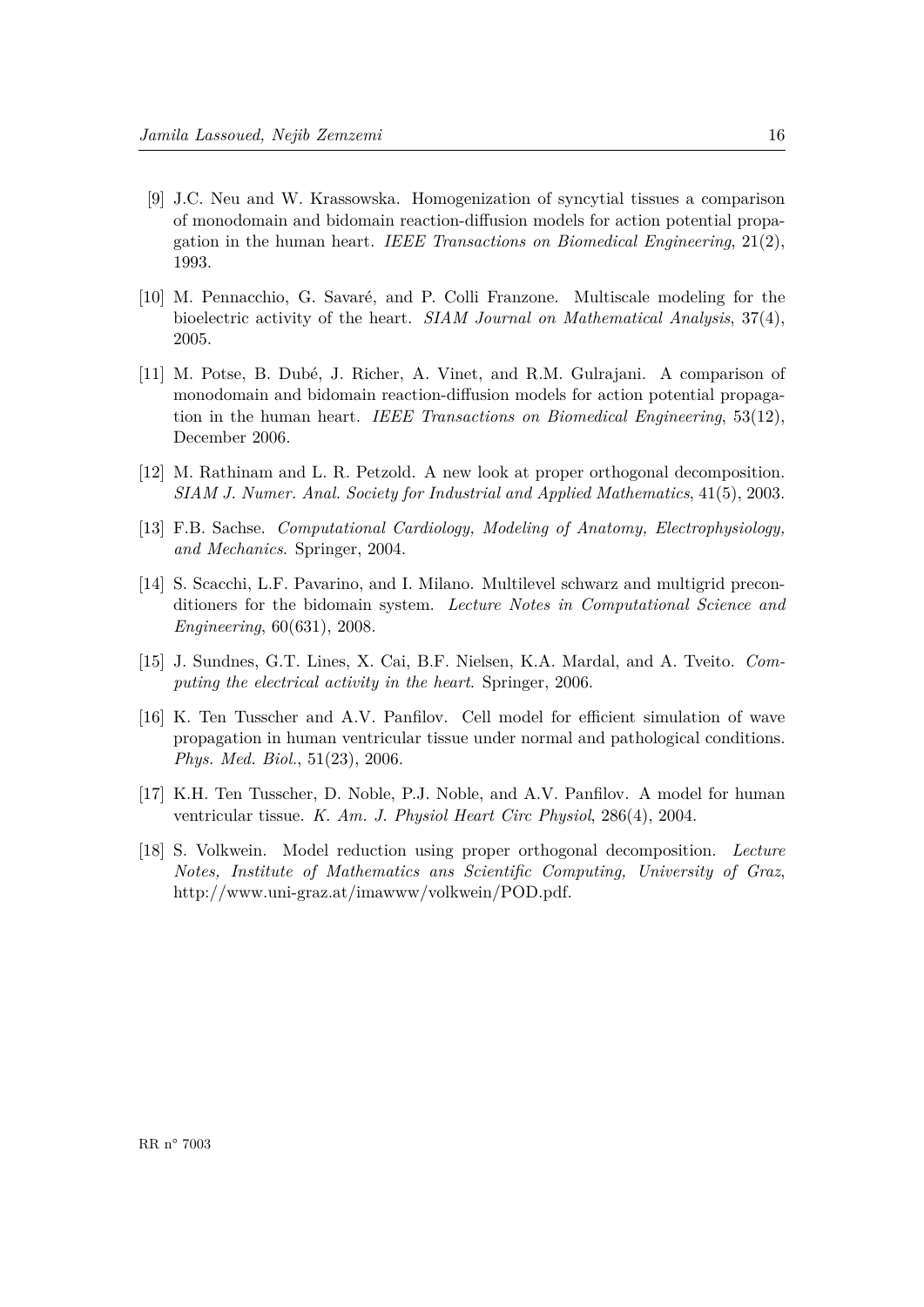# **Contents**

|                         |               | 1 Introduction                                                                                                                                                                                                                 | 3              |
|-------------------------|---------------|--------------------------------------------------------------------------------------------------------------------------------------------------------------------------------------------------------------------------------|----------------|
| $2^{\circ}$             |               | Modelling and numerical methods                                                                                                                                                                                                | $\overline{4}$ |
|                         | 2.1           | Electric model experience is a series of the series of the series of the series of the series of the series of the series of the series of the series of the series of the series of the series of the series of the series of |                |
|                         | 2.2           |                                                                                                                                                                                                                                |                |
|                         | 2.3           |                                                                                                                                                                                                                                |                |
|                         |               |                                                                                                                                                                                                                                |                |
|                         |               | Solving the reduced order problem $\dots \dots \dots \dots \dots \dots \dots$<br>2.3.2                                                                                                                                         |                |
|                         | $2.4^{\circ}$ | Numerical comparison between the full finite element and the POD solutions 7                                                                                                                                                   |                |
| 3                       |               | Numerical results                                                                                                                                                                                                              | 9              |
|                         | 3.1           | Sensitivity of the POD solution to Micheall Shaeffer model parameters . 9                                                                                                                                                      |                |
|                         | 3.2           |                                                                                                                                                                                                                                |                |
|                         | 3.3           | Sensitivity of the POD solution to different models 13                                                                                                                                                                         |                |
| $\overline{\mathbf{4}}$ |               | Discussion and conclusions                                                                                                                                                                                                     | 14             |